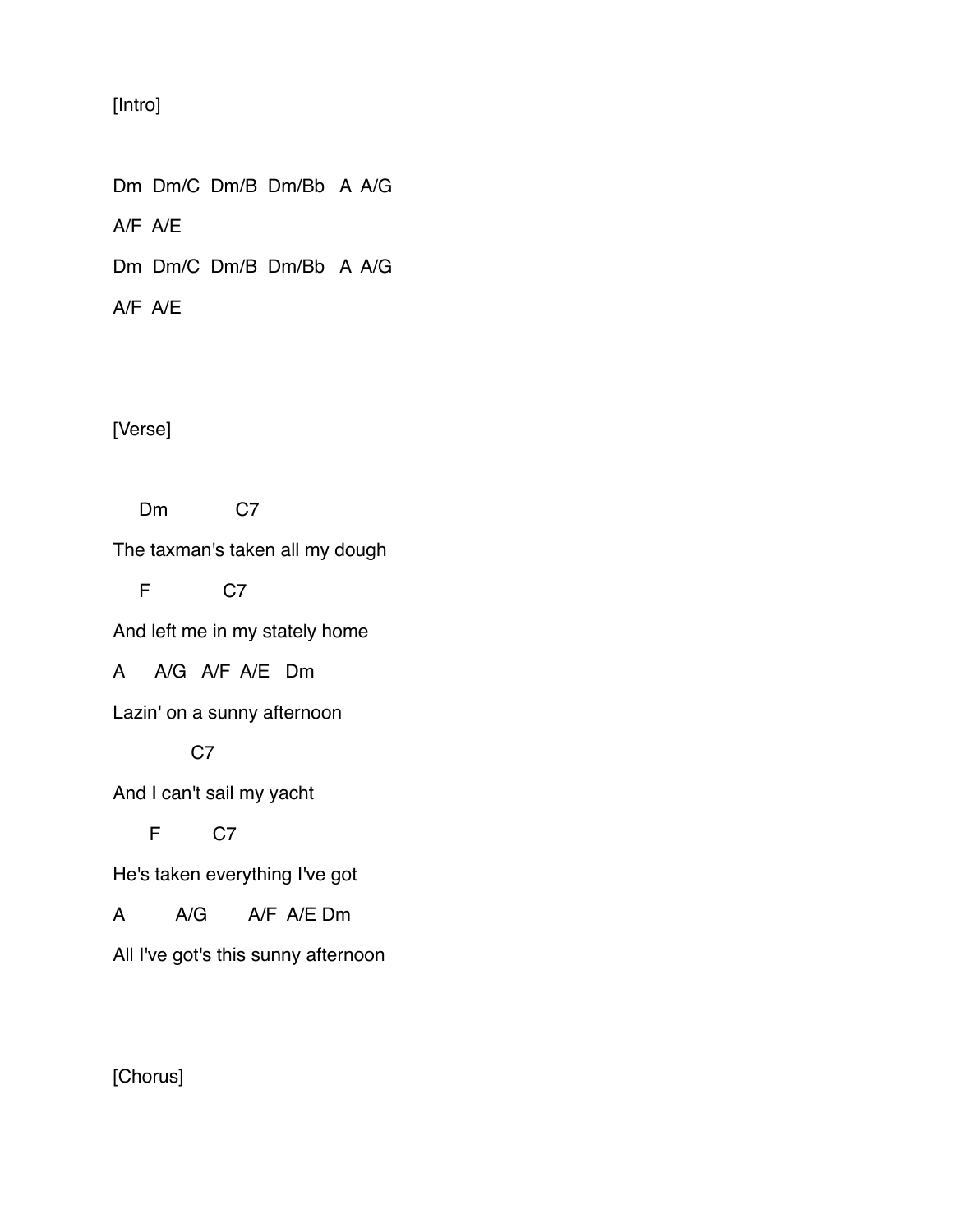## D D7 G G7

Save me, save me, save me from this squeeze

C7 F A7

I got a big fat mama tryin' to break me

Dm G

And I love to live so pleasantly

Dm G7 C

Live this life of luxury

F A Dm Dm/C Dm/B Dm/Bb

Lazin' on a sunny afternoon

A A/G A/F A/E

In a summertime

Dm Dm/C Dm/B Dm/Bb

In a summertime

A A/G A/F A/E

In a summertime

[Verse]

Dm C7

My girlfriend's run off with my car

F C7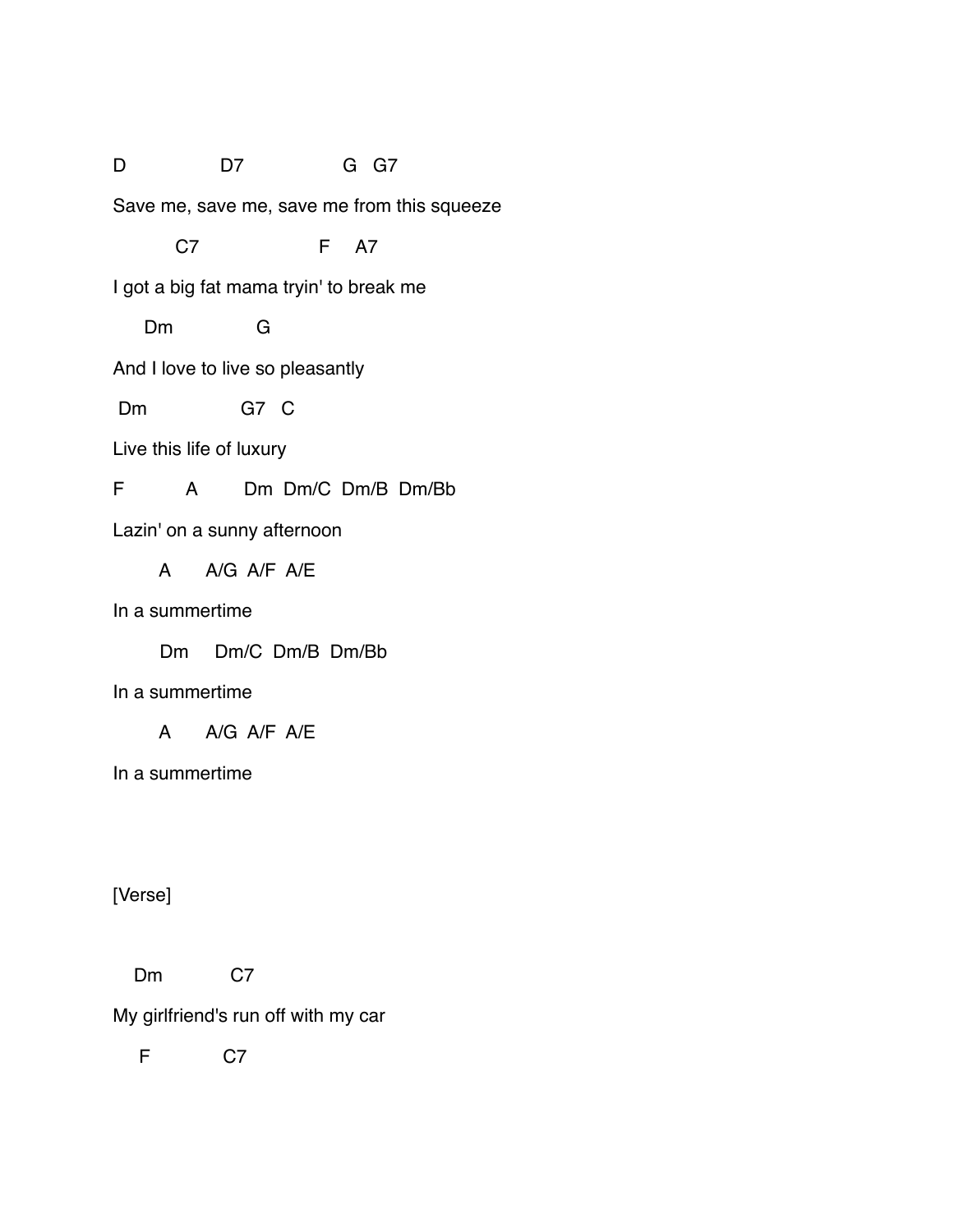And gone back to her ma and pa

A A/G A/F A/E Dm

Tellin' tales of drunkenness and cruelty

C<sub>7</sub>

Now I'm sittin' here

F C7

Sippin' at my ice-cooled beer

A A/G A/F A/E Dm

Lazin' on this sunny afternoon

[Chorus]

D D7 G G7 Help me, help me, help me sail away C7 F A7 Or give me two good reasons why I oughta stay Dm G And I love to live so pleasantly Dm G7 C Live this life of luxury F A Dm Dm/C Dm/B Dm/Bb Lazin' on a sunny afternoon A A/G A/F A/E

In a summertime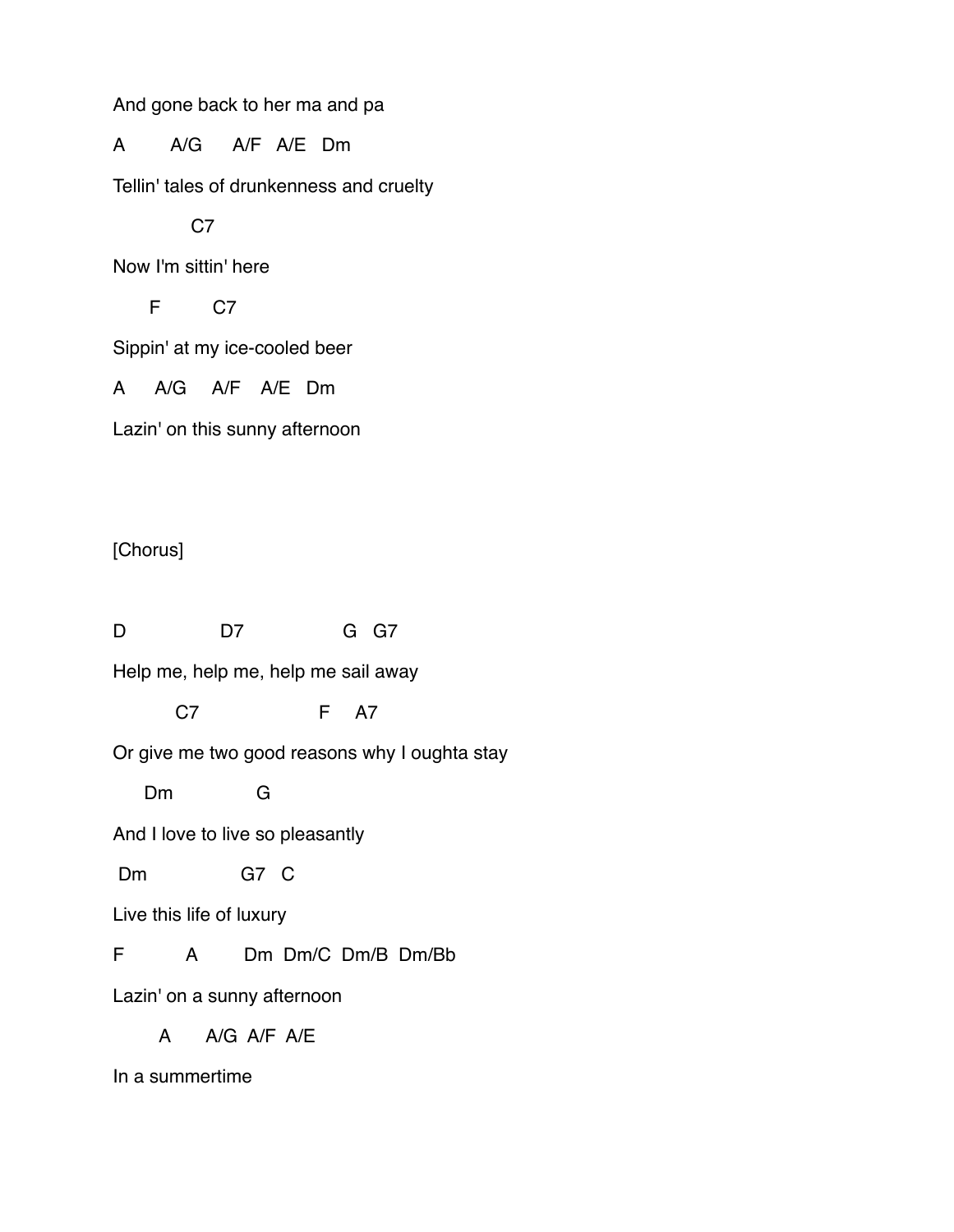Dm Dm/C Dm/B Dm/Bb

In a summertime

A A/G A/F A/E

In a summertime

## [Chorus]

D D7 G G7

Save me, save me, save me from this squeeze

C7 F A7

I got a big fat mama tryin' to break me

Dm G

And I love to live so pleasantly

Dm G7 C

Live this life of luxury

F A Dm Dm/C Dm/B Dm/Bb

Lazin' on a sunny afternoon

A A/G A/F A/E

In a summertime

Dm Dm/C Dm/B Dm/Bb

In a summertime

A A/G A/F A/E

In a summertime